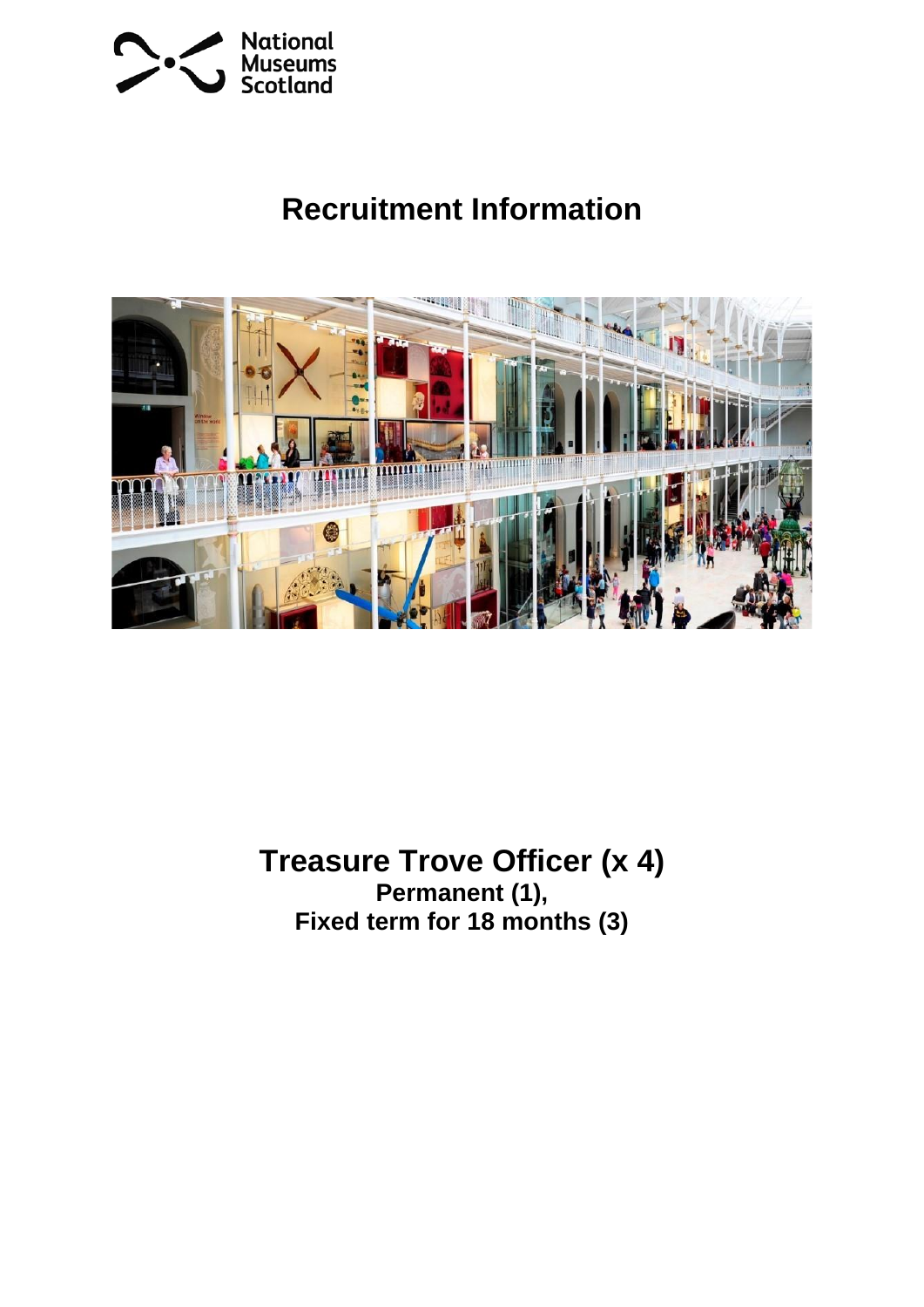

## **Treasure Trove Officer (x4)**

#### **1x permanent 3x temporary, fixed term for 18 months**

#### **£27,107 to £29,475 per annum plus membership of Civil Service pension scheme**

The Treasure Trove system ensures that significant objects from Scotland's past, which are discovered either by chance find or through organised archaeological fieldwork, are protected for the nation and preserved in museums across Scotland. The Treasure Trove Unit based at National Museums Scotland is responsible for the operation of the system for the benefit of all Scottish museums, and is the first port of call for new discoveries and finders.

The Treasure Trove Officer works as part of a small team processing the casework of the Unit, liaising with the Queen's and Lord Treasurer's Remembrancer (QLTR) staff, supporting the work of the Scottish Archaeological Finds Allocation Panel (SAFAP) and communicating the requirements and benefits of the system to finders, museums and wider audiences.

You will have a degree (or equivalent) in archaeology or a related subject. Knowledge of principles and practice of UK 'treasure' systems plus relevant practical experience of working with and identifying archaeological finds would be desirable. Experienced in administrative procedures and practices, you will be organised and methodical, with good verbal and written communication skills and ICT skills in Microsoft Office, including Word, Excel and Outlook. You should also have experience of managing your own time and workload, working to deadlines and handling multiple priorities.

You are provided with a job description and person specification for further detail about the post. To apply visit [www.nms.ac.uk.](http://www.nms.ac.uk/) The closing date for completed applications is **24 June 2022** at midnight.Please state reference number NMS22/34. It is anticipated that the selection event will take place during **18-20 July 2022**.

#### *Please note that CVs are not considered as part of applications and will not be forwarded to the shortlisting process***.**

Find out more about [National Museums Scotland](https://vacancies.nms.ac.uk/Home.aspx?MenuID=MOsYGY6MrVw=) and our range of [employee benefits.](https://vacancies.nms.ac.uk/Home.aspx?MenuID=Qj5T8CANy0Q=) 

National Museums Scotland is committed to being an Equal Opportunities Employer. We are keen that our workforce profile reflects the diversity of our visitors and audiences. Therefore, all jobs at National Museums Scotland are open to everyone and we encourage applicants from all backgrounds, irrespective of sex, gender identity, race, disability, religion or belief, sexual orientation or age. We welcome candidates who think they have the required skills and can make a contribution in this key role.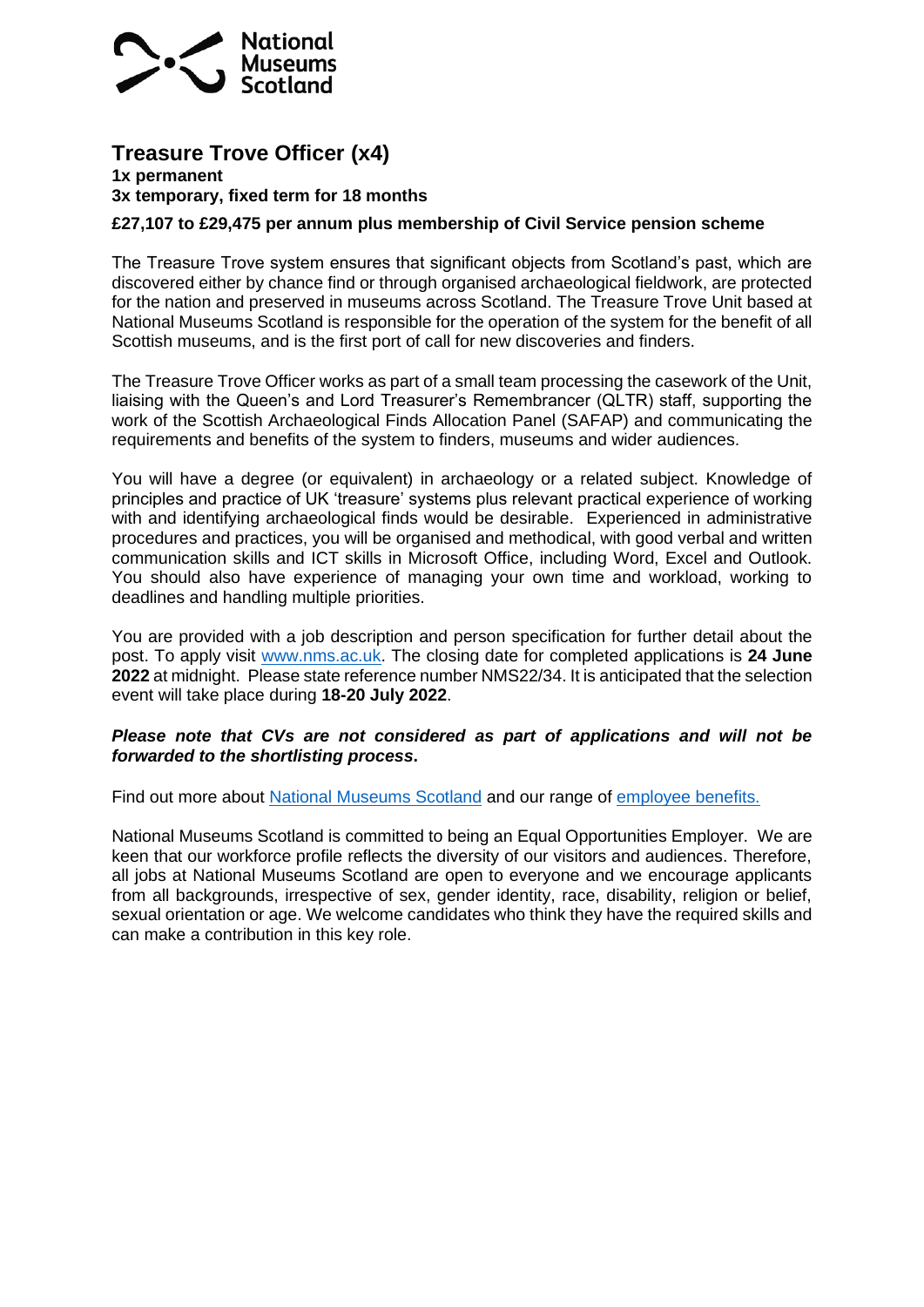

### **JOB DESCRIPTION**

| <b>Post Title:</b><br><b>Treasure Trove Officer</b>                                                                                                                                                                                            |                                                                                                                                           |        |                           |                                                                                                                                                                                                                                                                                                                                                                                                                                                                         |
|------------------------------------------------------------------------------------------------------------------------------------------------------------------------------------------------------------------------------------------------|-------------------------------------------------------------------------------------------------------------------------------------------|--------|---------------------------|-------------------------------------------------------------------------------------------------------------------------------------------------------------------------------------------------------------------------------------------------------------------------------------------------------------------------------------------------------------------------------------------------------------------------------------------------------------------------|
| Department:                                                                                                                                                                                                                                    |                                                                                                                                           |        | Section:                  |                                                                                                                                                                                                                                                                                                                                                                                                                                                                         |
| Scottish History and Archaeology                                                                                                                                                                                                               |                                                                                                                                           |        | Treasure Trove Unit (TTU) |                                                                                                                                                                                                                                                                                                                                                                                                                                                                         |
| Directorate:                                                                                                                                                                                                                                   |                                                                                                                                           | Grade: |                           | Hours:                                                                                                                                                                                                                                                                                                                                                                                                                                                                  |
| Collections                                                                                                                                                                                                                                    |                                                                                                                                           | 5      |                           | Full time (37 net)                                                                                                                                                                                                                                                                                                                                                                                                                                                      |
|                                                                                                                                                                                                                                                | <b>Purpose of Post:</b>                                                                                                                   |        |                           |                                                                                                                                                                                                                                                                                                                                                                                                                                                                         |
| Day-to-day delivery of the casework of the Treasure Trove Unit (TTU), liaising<br>with the Queen's and Lord Treasurer's Remembrancer (QLTR) staff and<br>supporting the work of the Scottish Archaeological Finds Allocation Panel<br>(SAFAP). |                                                                                                                                           |        |                           |                                                                                                                                                                                                                                                                                                                                                                                                                                                                         |
|                                                                                                                                                                                                                                                | <b>Key Responsibilities:</b>                                                                                                              |        |                           |                                                                                                                                                                                                                                                                                                                                                                                                                                                                         |
|                                                                                                                                                                                                                                                | Implementing the processes relating to finds of archaeological material in<br>Scotland with respect to the Treasure Trove system.         |        |                           |                                                                                                                                                                                                                                                                                                                                                                                                                                                                         |
|                                                                                                                                                                                                                                                | care of the TTU.<br>parties.                                                                                                              |        |                           | o Day to day oversight of the reporting, receipt, recording and storage of<br>finds, including the movement, security and integrity of artefacts in the<br>o Supporting the effective assessment, including provenance and legality<br>checks, of finds and their valuation and advertisement to interested<br>o Responsibility for the handling of correspondence and queries related to<br>Treasure Trove and the ultimate despatch of allocated finds to recipients. |
|                                                                                                                                                                                                                                                | Service and minute the meetings of SAFAP and further support their work as<br>necessary.                                                  |        |                           |                                                                                                                                                                                                                                                                                                                                                                                                                                                                         |
|                                                                                                                                                                                                                                                | Liaise with National Museums Scotland staff on service provision, such as<br>conservation advice and support                              |        |                           |                                                                                                                                                                                                                                                                                                                                                                                                                                                                         |
| $\bullet$                                                                                                                                                                                                                                      | Support the promotion of good practice in the recovery, reporting and recording<br>of archaeological finds in Scotland.                   |        |                           |                                                                                                                                                                                                                                                                                                                                                                                                                                                                         |
| ٠                                                                                                                                                                                                                                              | Support the process for dealing with disclaimed objects, ensuring they are<br>identified and returned to the finder.                      |        |                           |                                                                                                                                                                                                                                                                                                                                                                                                                                                                         |
| ٠                                                                                                                                                                                                                                              | Maintain close operational links with QLTR's staff, to ensure the smooth progress<br>of individual cases.                                 |        |                           |                                                                                                                                                                                                                                                                                                                                                                                                                                                                         |
| ٠                                                                                                                                                                                                                                              | Act as a point of contact on Treasure Trove matters in Scotland for public and<br>professional enquiries.                                 |        |                           |                                                                                                                                                                                                                                                                                                                                                                                                                                                                         |
| $\bullet$                                                                                                                                                                                                                                      | Develop positive relationships through the Scottish museum, archaeological and<br>metal detecting sectors, in relation to Treasure Trove. |        |                           |                                                                                                                                                                                                                                                                                                                                                                                                                                                                         |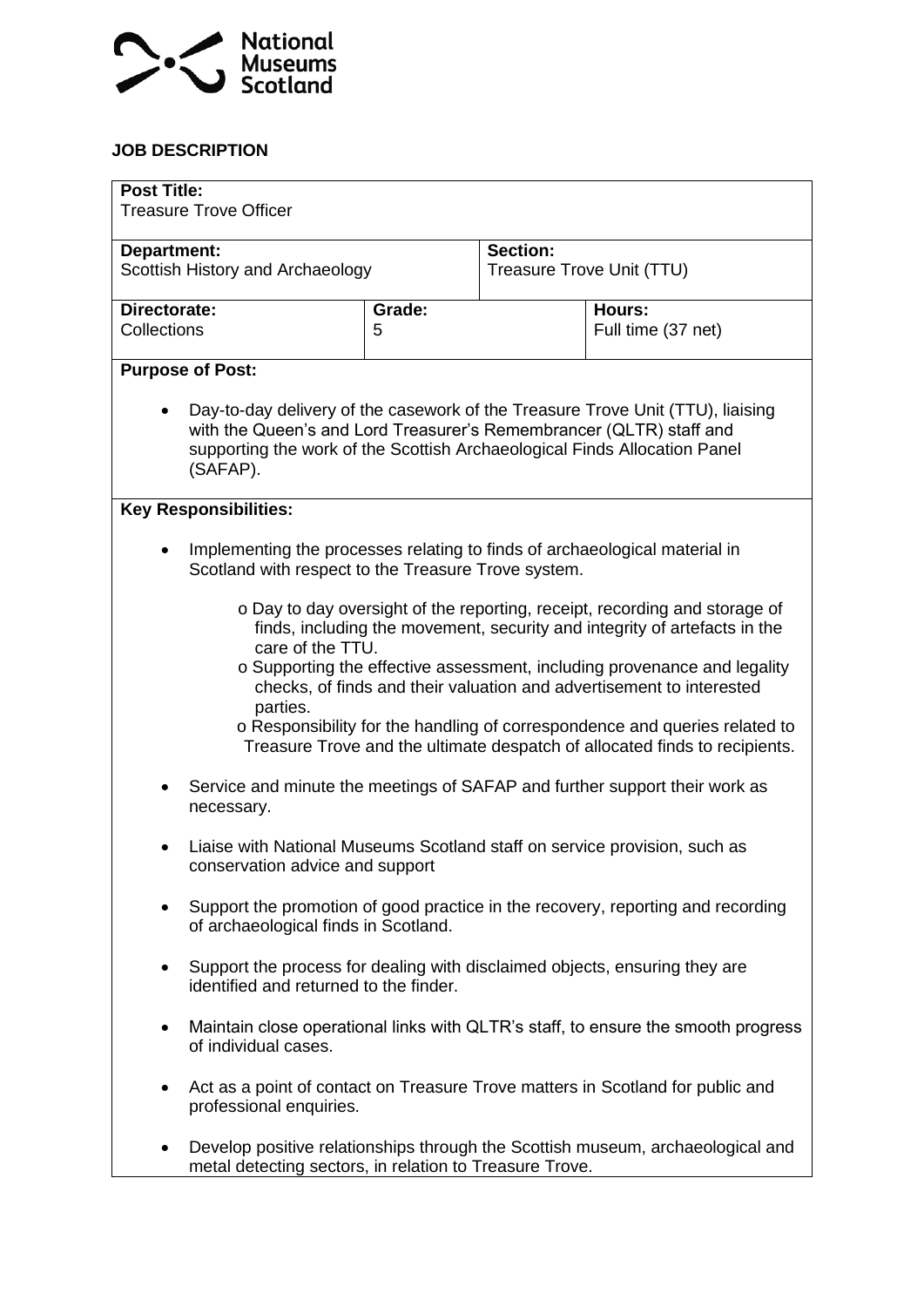

- Promote awareness of the Treasure Trove system, of finds and of allocations, through agreed channels, including talks and finds days, lectures, publications and the Treasure Trove website.
- Liaise with the press offices of the QLTR and National Museums Scotland in respect of media enquiries and statements regarding Treasure Trove.
- Commit to good health & safety and access practice and ensure familiarity with National Museums' health & safety and access policies, procedures and guidelines.

#### **Expected Outcomes:**

- Efficient operation of Treasure Trove processes and allocation of finds in Scotland
- Provision of an effective secretariat to SAFAP
- Greater recognition of the importance of Treasure Trove in Scotland
- Effective relationships between the stakeholders

#### **Reports To:**

Treasure Trove Manager

**Facts and Figures:** 

**Budget:** None

**Staff Managed:** None

**Indirect Staff Managed:** None

**Other:** Processing of circa 4,000 finds per annum

**Thinking Skills (Judgements / Decisions Made):**

- Using knowledge and investigative skills to arrive at the correct identification of an object and whether it should be claimed by the Crown
- Managing individual cases over time to a conclusion, in liaison with all interested parties
- Advising on valuations on finds
- Covering for the Treasure Trove Manager as necessary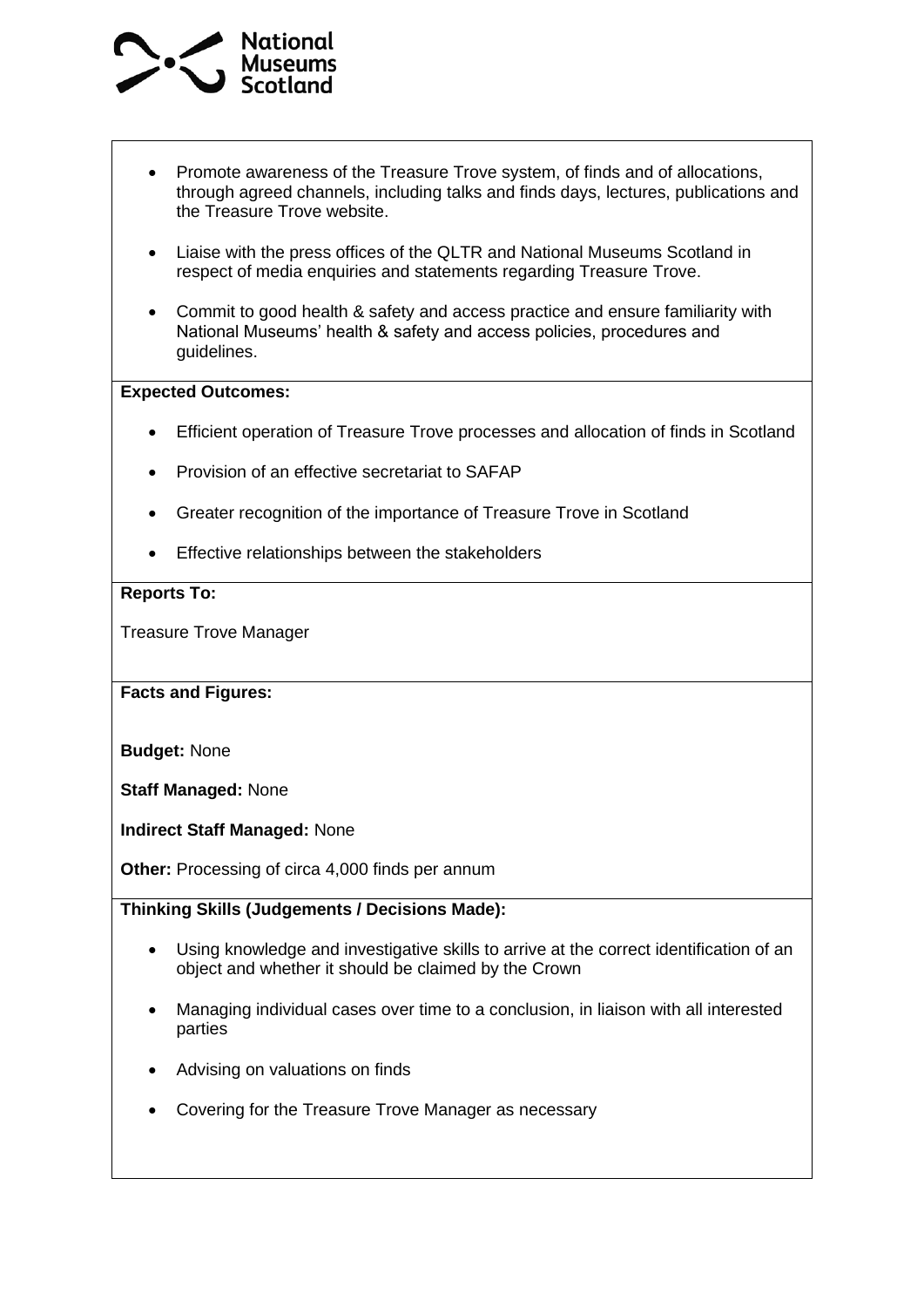

### **Communication and Contact:**

### **Internal:**

- Curators within Scottish History & Archaeology for providing expertise as external advisors where relevant.
- Other National Museums Scotland Curatorial and Collections Services departments for providing external expertise as external advisors where relevant.
- Marketing and Communications department
- Finance department

### **External**

- QLTR, their office and their press office
- The Chair and members of SAFAP
- Culture Division of the Scottish Government
- Other bodies with archaeological interests, including museums, university archaeology departments, and Historic Environment Scotland
- Metal detecting clubs
- The Portable Antiquities Scheme
- Artefacts experts, both academic and commercial
- Finders
- Members of the public
- Members of the media

### **Most Challenging Parts of the Job:**

- To be seen to deliver an effective and efficient service, to the satisfaction of stakeholders
- To find effective and pragmatic solutions within the Treasure Trove system
- To maintain positive relationships with finders, metal detecting clubs and other external contacts

### **Other Requirements, e.g. Multi-site Working, On Call, etc:**

• Must be willing to travel within Scotland and the UK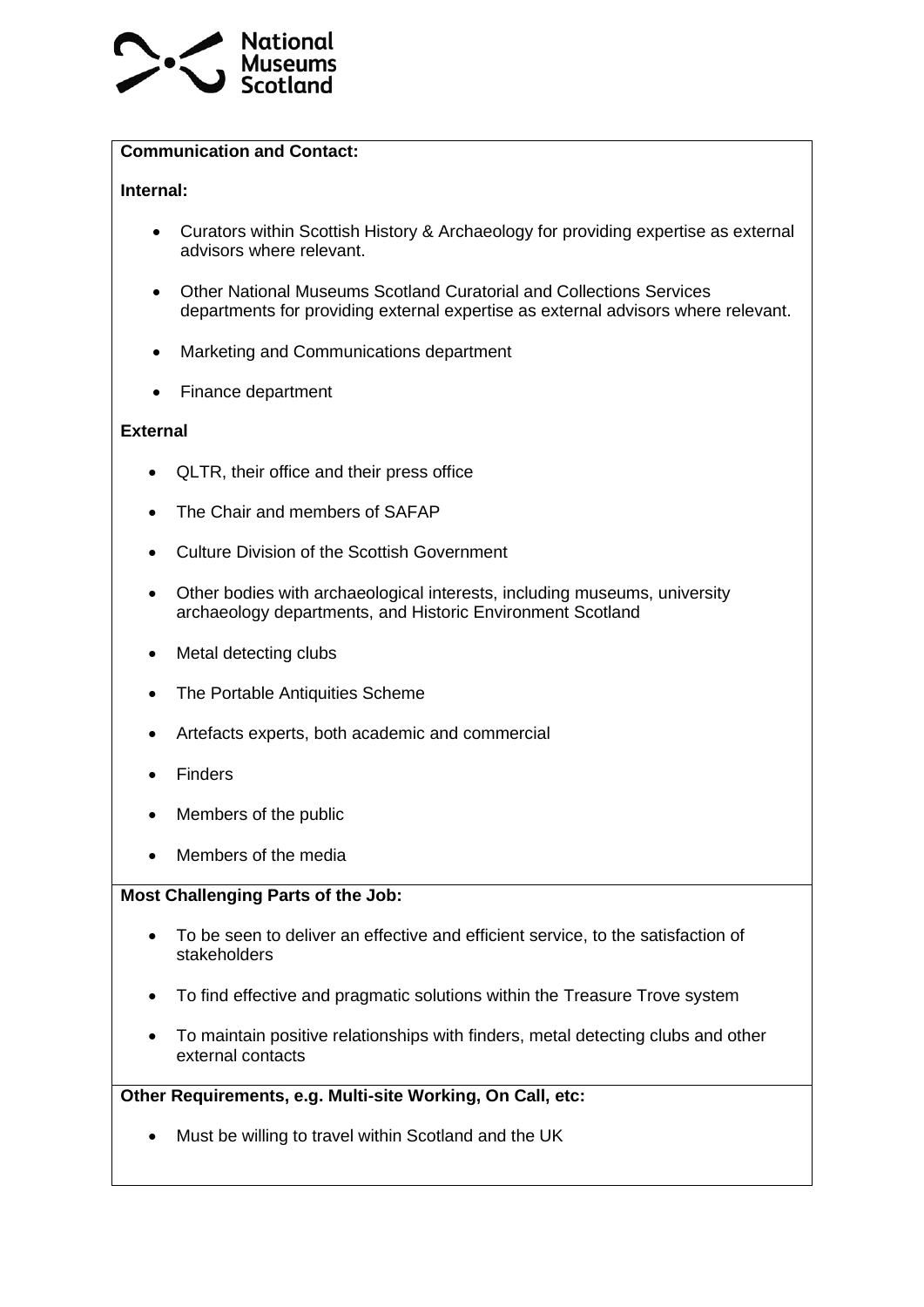

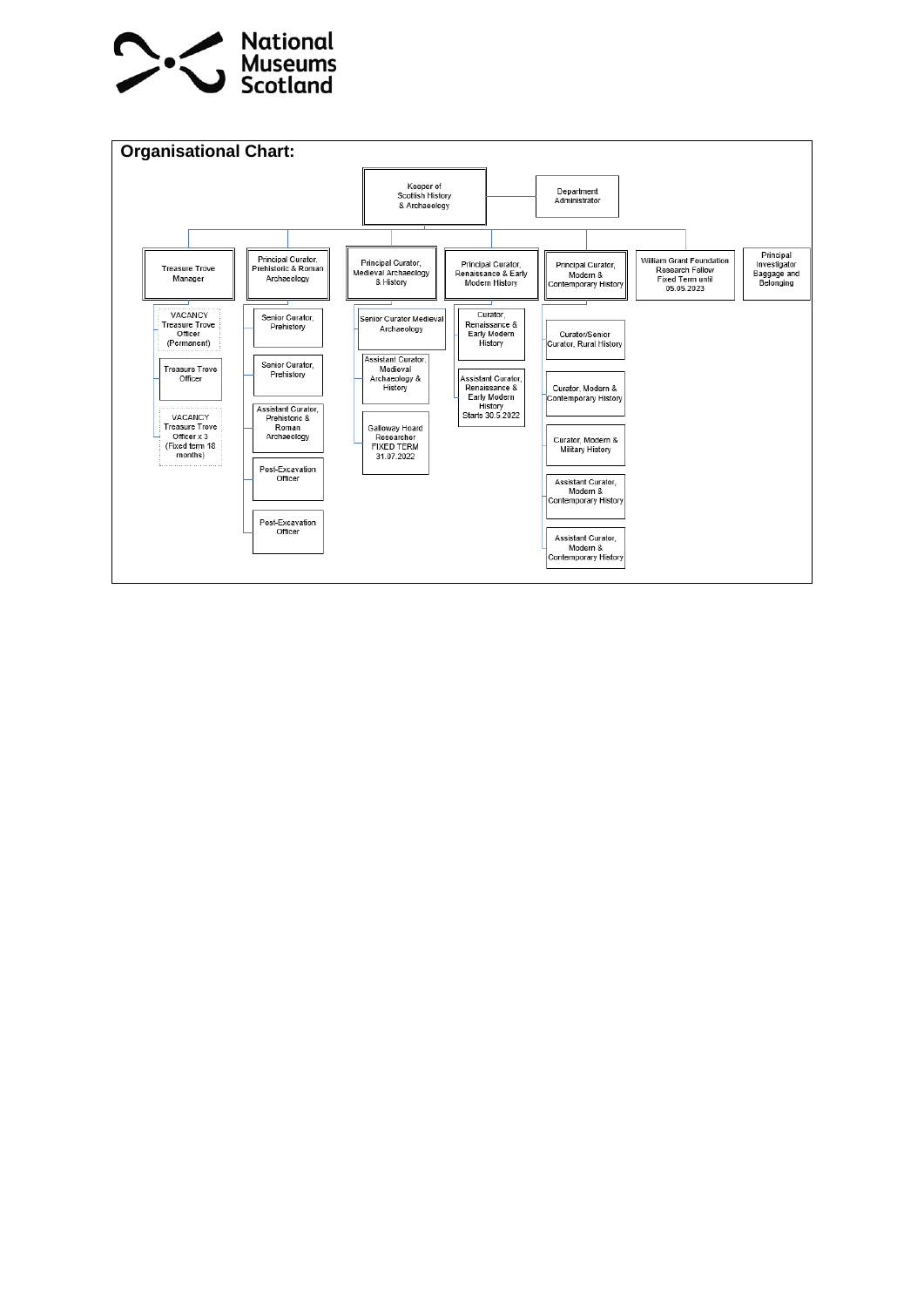

### **PERSON SPECIFICATION**

| <b>Post Title:</b>             |        |                            |  |
|--------------------------------|--------|----------------------------|--|
| <b>Treasure Trove Officer</b>  |        |                            |  |
| Department:                    |        | <b>Section:</b>            |  |
| Scottish History & Archaeology |        | <b>Treasure Trove Unit</b> |  |
|                                |        | TTU'                       |  |
| Directorate:                   | Grade: | Hours:                     |  |
| Collections                    | 5      | 37 (net)                   |  |

| Knowledge                                                                                                  | <b>Essential or</b><br>desirable | <b>Evidence assessed by</b>      |
|------------------------------------------------------------------------------------------------------------|----------------------------------|----------------------------------|
| A relevant first degree, or equivalent<br>qualification                                                    | Essential                        | Certificate                      |
| Post-graduate qualification in an archaeology<br>related subject or equivalent experience                  | Essential                        | Certificate/Application          |
| Knowledge of principles and practice of UK<br>'treasure' systems, including Treasure Trove<br>in Scotland. | Essential                        | Application / Selection<br>Event |
| Knowledge of the Scottish archaeological<br>sector                                                         | <b>Desirable</b>                 | Application / Selection<br>Event |
| Knowledge of best practices in archaeology<br>and collections management.                                  | Desirable                        | Application / Selection<br>Event |

| <b>Skills</b>                                        | <b>Essential or</b><br>desirable | <b>Evidence assessed by</b>      |
|------------------------------------------------------|----------------------------------|----------------------------------|
| Ability to use initiative without supervision        | Essential                        | Application / Selection<br>Event |
| ICT skills in Microsoft Word, Excel and<br>Outlook   | Essential                        | Certificate / Application        |
| Excellent written and verbal communication<br>skills | Essential                        | Application / Selection<br>Event |
| Ability to travel                                    | Essential                        | <b>Selection Event</b>           |
| Driving licence                                      | Desirable                        | Licence                          |

| <b>Experience</b>                               | <b>Essential or</b><br>desirable | <b>Evidence assessed by</b> |
|-------------------------------------------------|----------------------------------|-----------------------------|
| Practical experience of identifying and working | Essential                        | Application / Selection     |
| with archaeological finds                       |                                  | Event                       |
| Proven experience of working within a           | Essential                        | Application / Selection     |
| museum, archaeology or similar environment      |                                  | Event                       |
| Experience of liaising with relevant            | <b>Desirable</b>                 | Application / Selection     |
| organisations and experts                       |                                  | Event                       |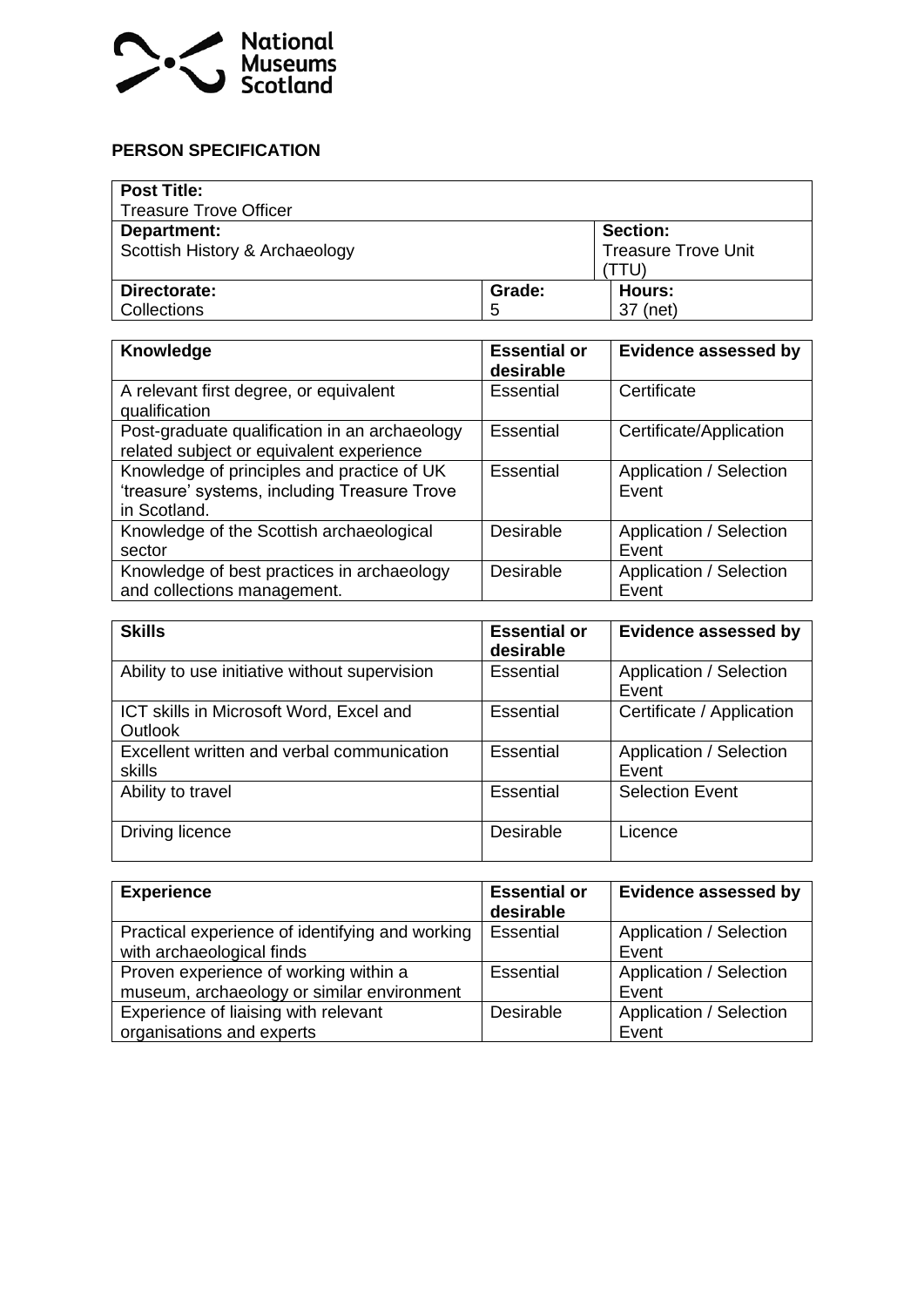

National Museums Scotland has a Competency Framework with six competencies. Individuals for this job are expected to demonstrate competence in the following five; these will be assessed from the Application Form, and, if you are invited to attend, at the Selection Event.

| <b>Competency</b>                                                                                                                                                                                                                                                                                                                  | <b>Level</b>   | <b>Detail</b>                                                                                                                                                                                                                                                                                                                                                                                                                                                                                                                                                                                       |
|------------------------------------------------------------------------------------------------------------------------------------------------------------------------------------------------------------------------------------------------------------------------------------------------------------------------------------|----------------|-----------------------------------------------------------------------------------------------------------------------------------------------------------------------------------------------------------------------------------------------------------------------------------------------------------------------------------------------------------------------------------------------------------------------------------------------------------------------------------------------------------------------------------------------------------------------------------------------------|
| <b>Building Relationships</b><br>Works effectively and<br>professionally as part of<br>their team and co-<br>operates with others<br>across the organisation;<br>collaborates and networks<br>externally for specific<br>outcomes and projects;<br>forms partnerships,<br>nationally and<br>internationally for mutual<br>benefit. | $\overline{2}$ | <b>Collaborates with others</b><br>• Understands other National Museums Scotland<br>departments and priorities and how these relate to<br>their own area of work.<br>• Promotes and raises awareness of own role and<br>department, internally or externally.<br>• Encourages co-operation between, people,<br>departments, sites and directorates.<br>• Considers and sees different perspectives on<br>issues, between people, across departments or<br>organisations for mutual benefit.<br>• Works with external stakeholders and<br>organisations to deliver our objectives.                   |
| <b>Communicating &amp;</b><br><b>Engaging</b><br>Uses communication and<br>interpersonal skills flexibly<br>across all channels of<br>communication, to<br>engage, influence,<br>persuade and negotiate<br>ensuring a shared<br>understanding and<br>commitment to act.                                                            | 3              | Influences and persuades in complex<br><b>situations</b><br>• Communicates with credibility and authority<br>presenting a compelling point of view.<br>• Keeps lines of communication open at all times<br>for feedback and exchange.<br>• Considers the needs of National Museums and<br>its staff and stakeholders in determining<br>appropriate communication and channels.<br>• Delivers difficult messages constructively to staff,<br>customers and others when required.<br>• Influences and persuades senior stakeholders<br>and gains commitment of others to act and<br>achieve outcomes. |
| <b>Focussing on your</b><br><b>Customers</b><br>Places the customer at the<br>heart of what they do,<br>engages, listens and<br>responds to deliver<br>exemplary service,<br>creating an outstanding<br>experience; supporting a<br>culture of service<br>excellence, both internally<br>and externally.                           | 3              | <b>Manages customer relationships and service</b><br>levels<br>• Proactively finds out what our diverse customers<br>groups want by research, testing and evaluation.<br>• Analyses the customers' needs and takes action<br>to enhance and improve customer service.<br>• Develops and effectively manages a network of<br>existing and potential customers internally or<br>externally.<br>• Ensures customer focused processes,<br>frameworks and systems are in place and<br>operating effectively.<br>• Supports internal customers in meeting the<br>expectations of their customers.         |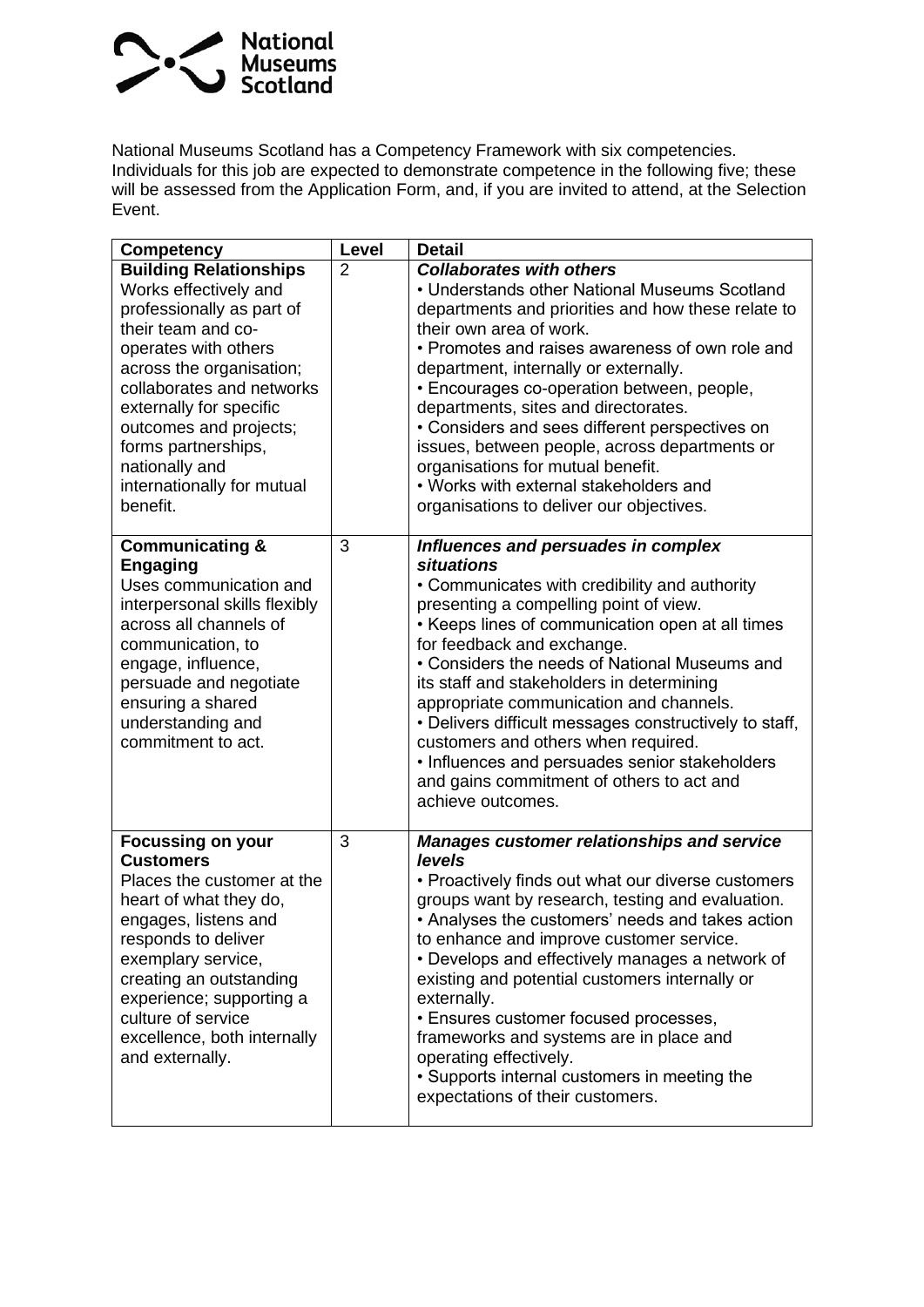

| <b>Improving &amp; Innovating</b><br>Builds personal,<br>professional and<br>organisational capability<br>by keeping up-to-date,<br>being creative, sharing<br>ideas, taking risks, looking<br>inside and out to<br>continuously improve<br><b>National Museums</b><br>Scotland.                                                       | 2              | Seeks opportunities to continuously improve<br>• Seizes opportunities and acts quickly before they<br>are lost.<br>• Thinks creatively and solves problems<br>collaboratively<br>• Facilitates and plans in opportunities for staff and<br>stakeholders to contribute their ideas and<br>suggestions.<br>• Accesses networking and expert groups,<br>benchmarks other organisations.<br>• Maintains and shares a network of useful<br>external contacts to facilitate learning and idea<br>generation.                                                                                   |
|----------------------------------------------------------------------------------------------------------------------------------------------------------------------------------------------------------------------------------------------------------------------------------------------------------------------------------------|----------------|------------------------------------------------------------------------------------------------------------------------------------------------------------------------------------------------------------------------------------------------------------------------------------------------------------------------------------------------------------------------------------------------------------------------------------------------------------------------------------------------------------------------------------------------------------------------------------------|
| <b>Planning for Success</b><br>Ensures effective delivery<br>and completion by<br>realistically planning and<br>prioritising tasks and<br>managing workload;<br>develops and manages<br>plans, programmes and<br>projects, in consultation<br>with stakeholders and<br>within existing priorities,<br>people resources and<br>budgets. | $\overline{2}$ | Develops and implements plans<br>• Develops and implements plans for delivery,<br>building in flexibility to cope with last minute<br>demands.<br>• Takes into consideration the impact of actions<br>and decisions on others and puts in place<br>measures to minimise them.<br>• Consults with relevant stakeholders to ensure the<br>output, the outcome and the plan to meet their<br>needs.<br>• Prioritises own workload to meet conflicting<br>demands.<br>• Thinks ahead to identify potential obstacles and<br>proactively solves issues to minimise the impact on<br>delivery. |